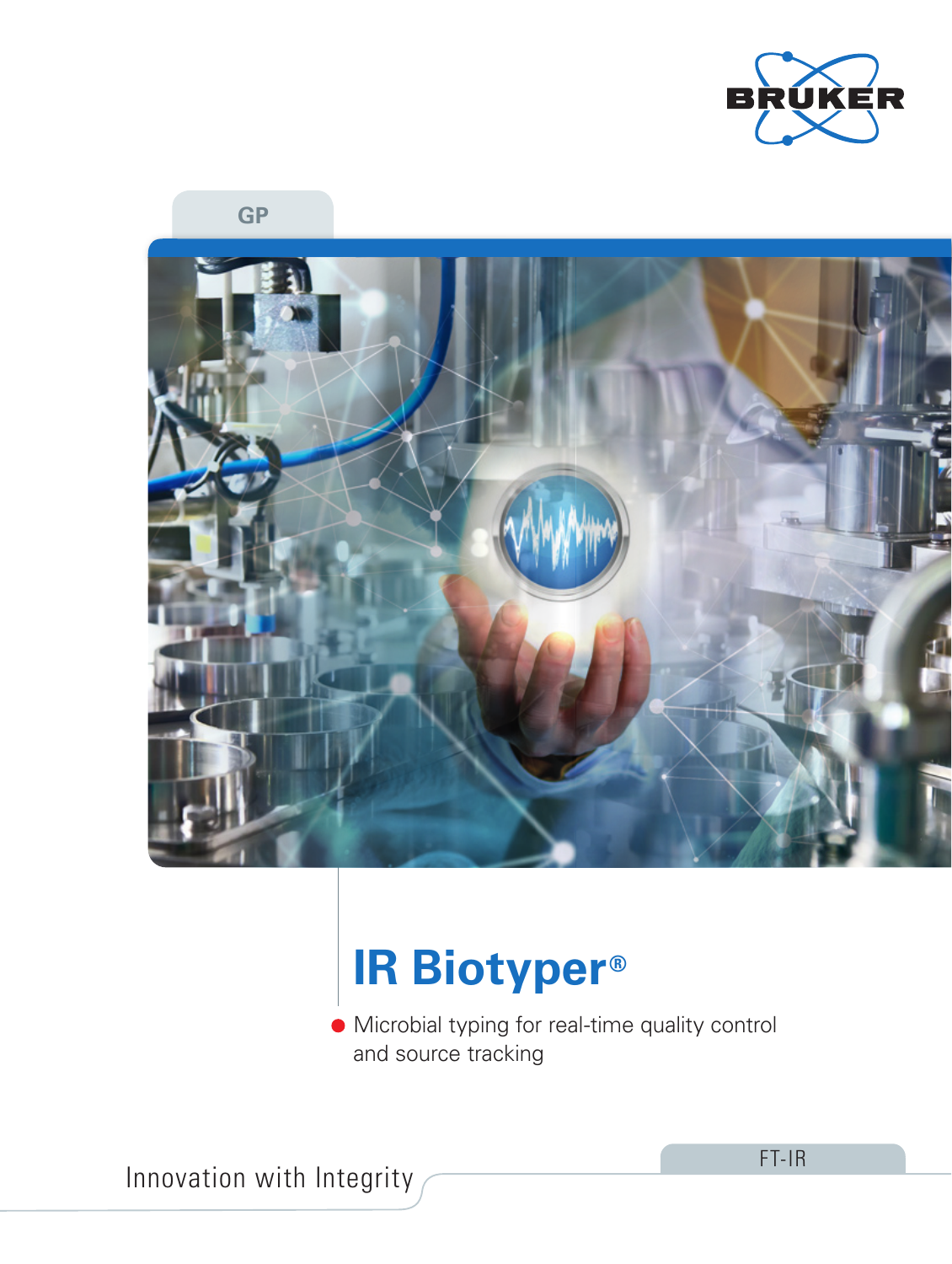### **Proactive monitoring of contaminants and easy QC of technological strains**

#### **Hygiene control and source tracking**

Implementing a comprehensive approach for relevant and cost-effective hygiene control throughout the production lines requires the combination of several systems, from surface sampling to molecular analyses.

Routine fingerprinting of the collected microbial isolates enables proper monitoring of the contaminations, and hence facilitates proactive root cause analyses and corrective actions in the cleaning process management.

When time matters during a contamination crisis, fast screening prior to Whole Genome Sequencing definitely helps in setting up efficient epidemiological study plans.

The IR Biotyper is Bruker's infrared spectroscopy solution for microorganism typing to meet the above needs. The discriminatory power is comparable to routine molecular genetic methods. The fast and easy workflow allows real-time monitoring and source-tracking, and fits with routine testing requirements.

#### **Quality control of biotechnological processes**

Quality control testing strategies play an important role in monitoring biotechnological processes, and ensure the quality and consistency of the products derived from beneficial microorganisms.

Fingerprinting of the technological strains is, of course, one of the most important steps, in order to assure that the product intermediates and the final formulation meet predefined quality and functional properties.

With the IR Biotyper, fingerprinting and data analyses are performed in less than 3 hours, fitting perfectly with real-time monitoring of technological processes. Needing only 30 minutes for the sample preparation of a maximum of 30 isolates, Bruker's typing solution is easy to implement in a routine laboratory workflow.

### **The principle**

IR Biotyper is a Fourier Transform Infrared (FT-IR) Spectroscopy system analysing the molecular vibrations of carbohydrate constituents present in many molecules such as glycoproteins. This FT-IR spectrum is like a fingerprint allowing the classification of microorganisms with comprehensive bioinformatic analysis.



The IR Biotyper analyses IR spectra in the wavelength range typical for carbohydrates, as indicated by the colored spectrum area. Spectra are then analysed further for microbial isolate characterization.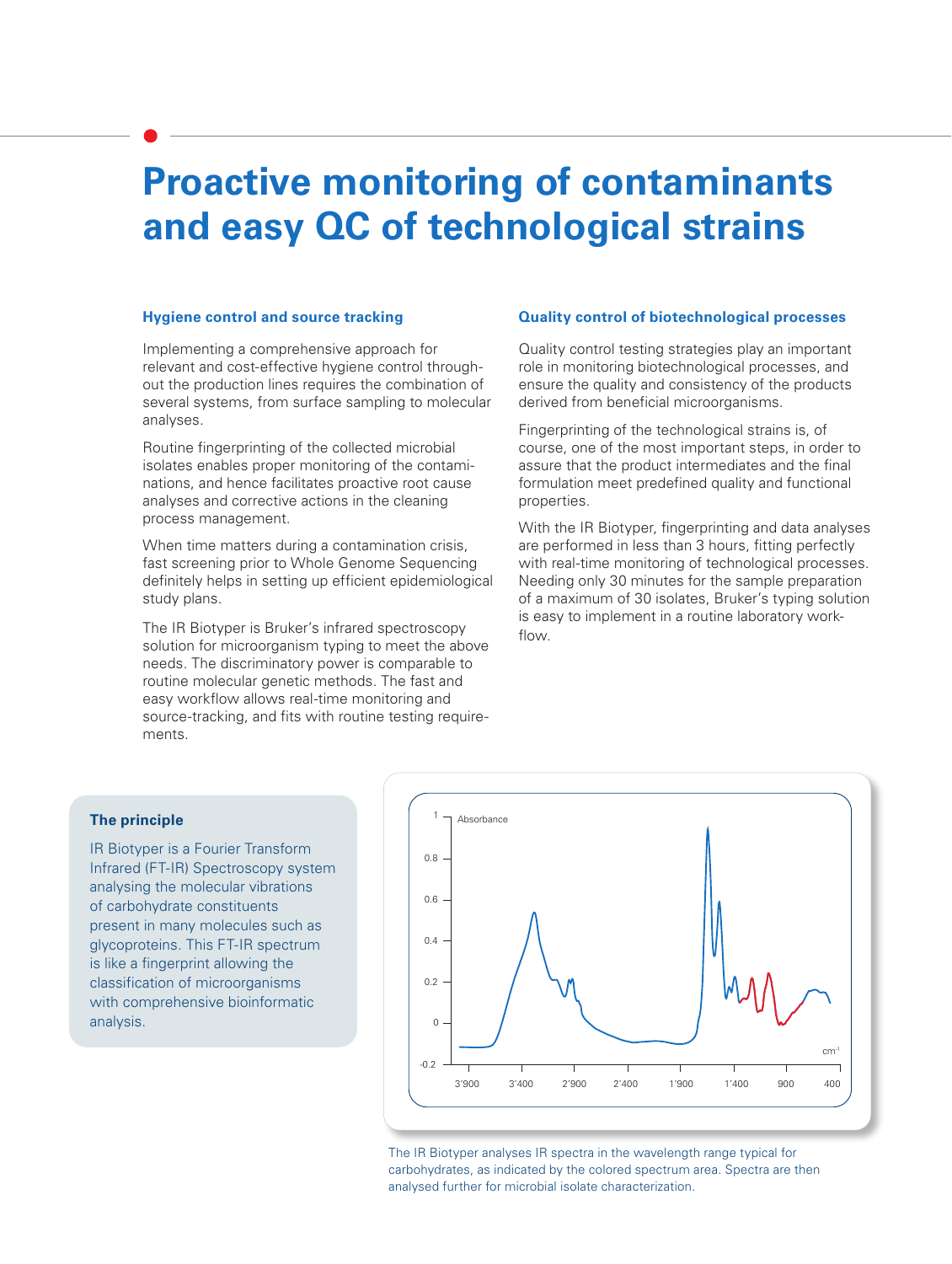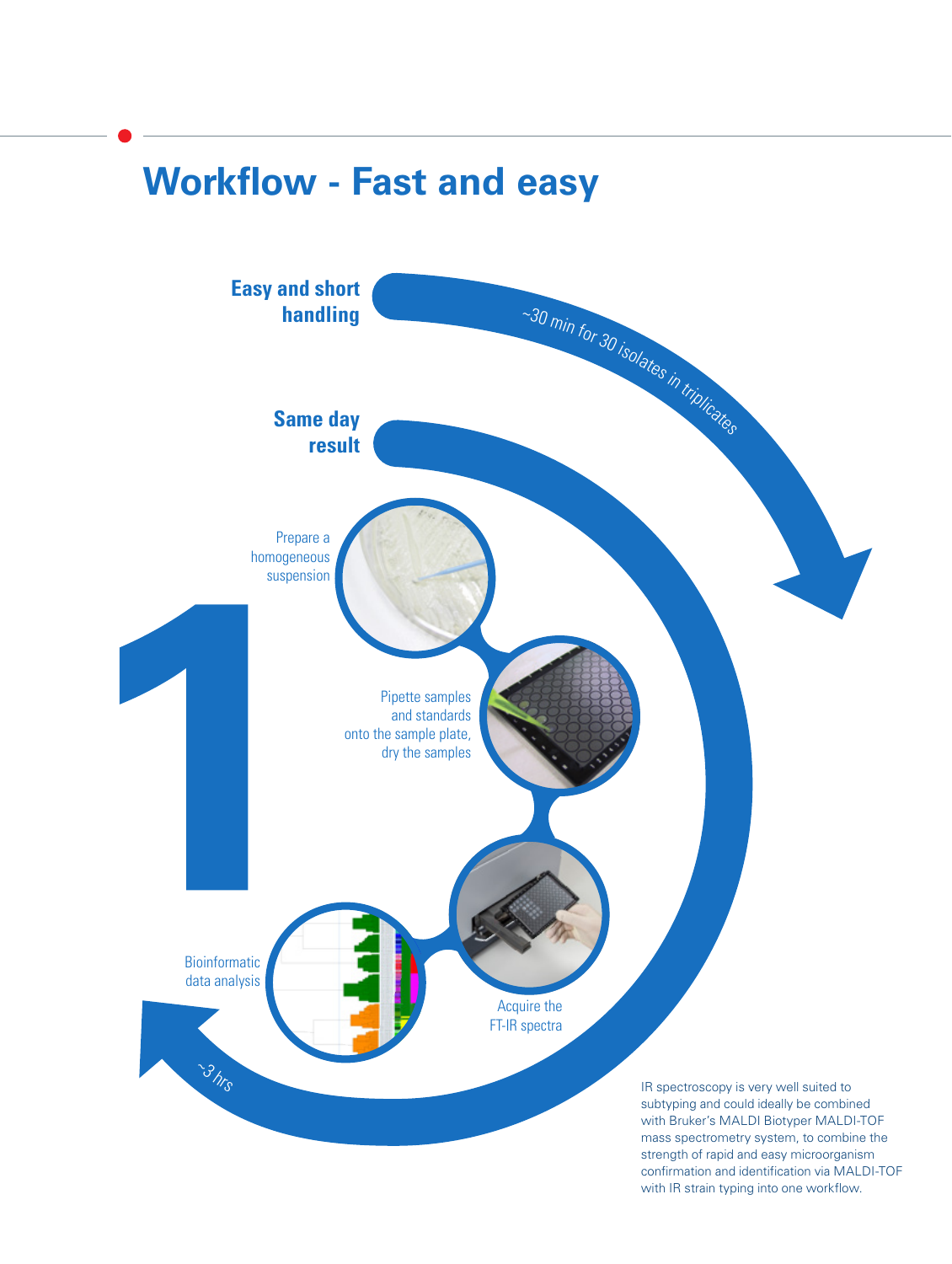### **System components including consumables**

**Part-No. 1845471** 

IR Biotyper

The IR Biotyper is a spectroscopic system for analysis of microorganism samples. The system is composed of a high performance FT-IR spectrometer (Fourier Transform Infrared), a high throughput screening extension intended for analyzing silicon microtiter sample plates (96 spots), and software for system control and automatic measurement of spectra.



Management of isolate metadata, creation of runs and data exploration are performed with the IR Biotyper software which features, for example:

- customizable metadata (biological: MLST, PFGE, virulence factors, resistances, etc.; and circumstantial: location, isolation date, matrix, etc.)
- easy measurement run creation via templates
- easy project creation to evaluate isolate relationships
- data exploration with hierarchical cluster analysis (HCA) and result display as dendrogram or distance matrix which can be exported in PNG data format
- two metrics (Euclidean & correlation) and four linkage types (single, average, complete, Ward's) available
- results from principal component analysis (PCA) and linear discriminant analysis (LDA), for enhanced discriminatory power, can be displayed as a scatter plot

**Part-No. I23258P**  Silicon 96 spot microtiter plates

Set of 5 reusable plates each with 96 positions designed for use with the IR Biotyper.

**Part-No. 1851760** IR Biotyper Kit

Includes two bacterial IR Test Standards (IRTS 1 and IRTS 2) for five runs and sample preparation vials for 50 isolates.



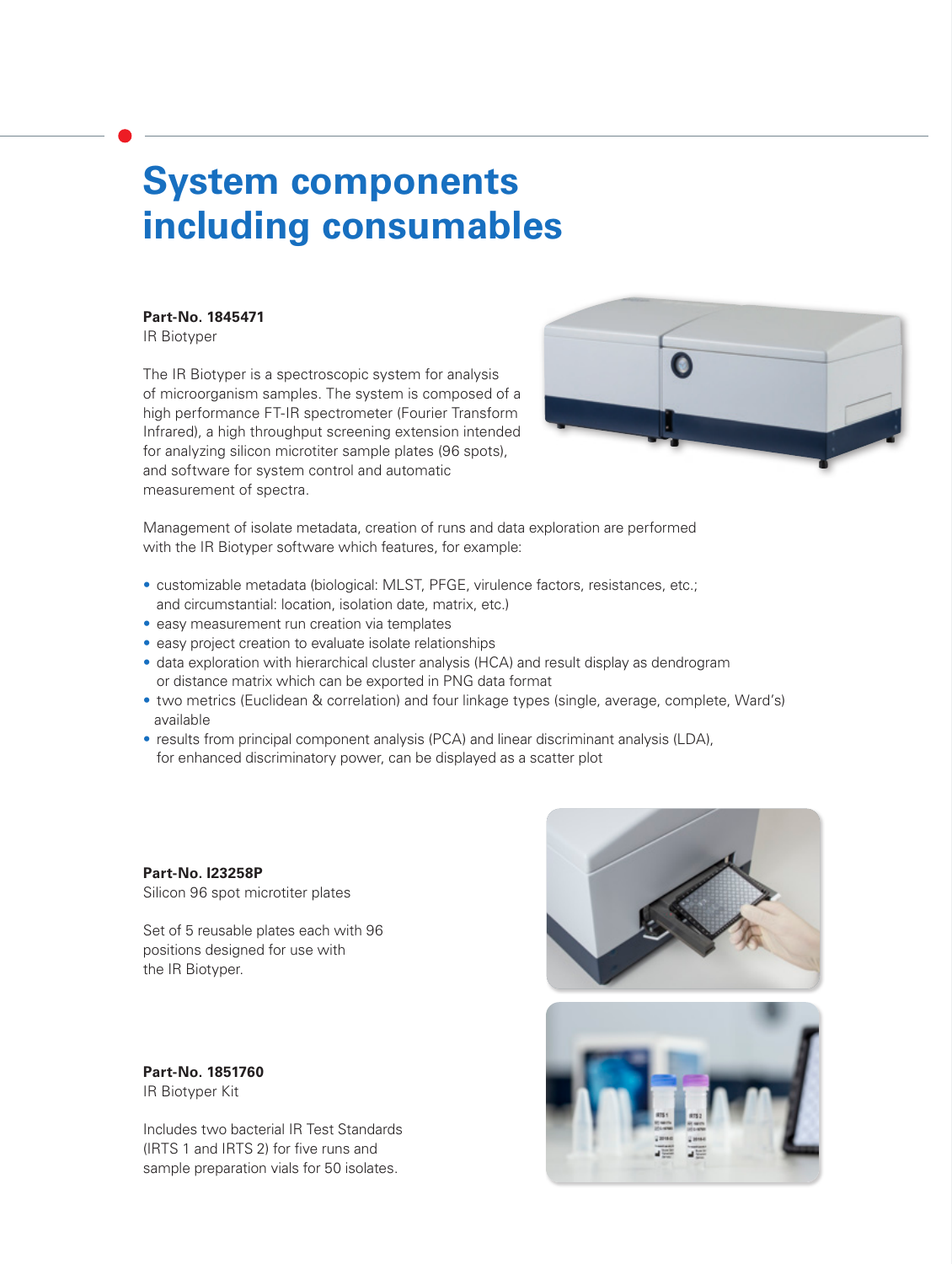### **Distance matrix and dendrogram**



The intuitive user interface facilitates data processing. Clear result reports are provided, applying visualization tools such as dendrogram and distance matrix.

Strain typing results achieved with FT-IR spectroscopy are equivalent to molecular methods. This claim has been demonstrated via a comparative study where over 240 isolates of vancomycin resistant enterococci (VRE) were typed in parallel by MLST (multi locus sequence typing) and IR Biotyper.